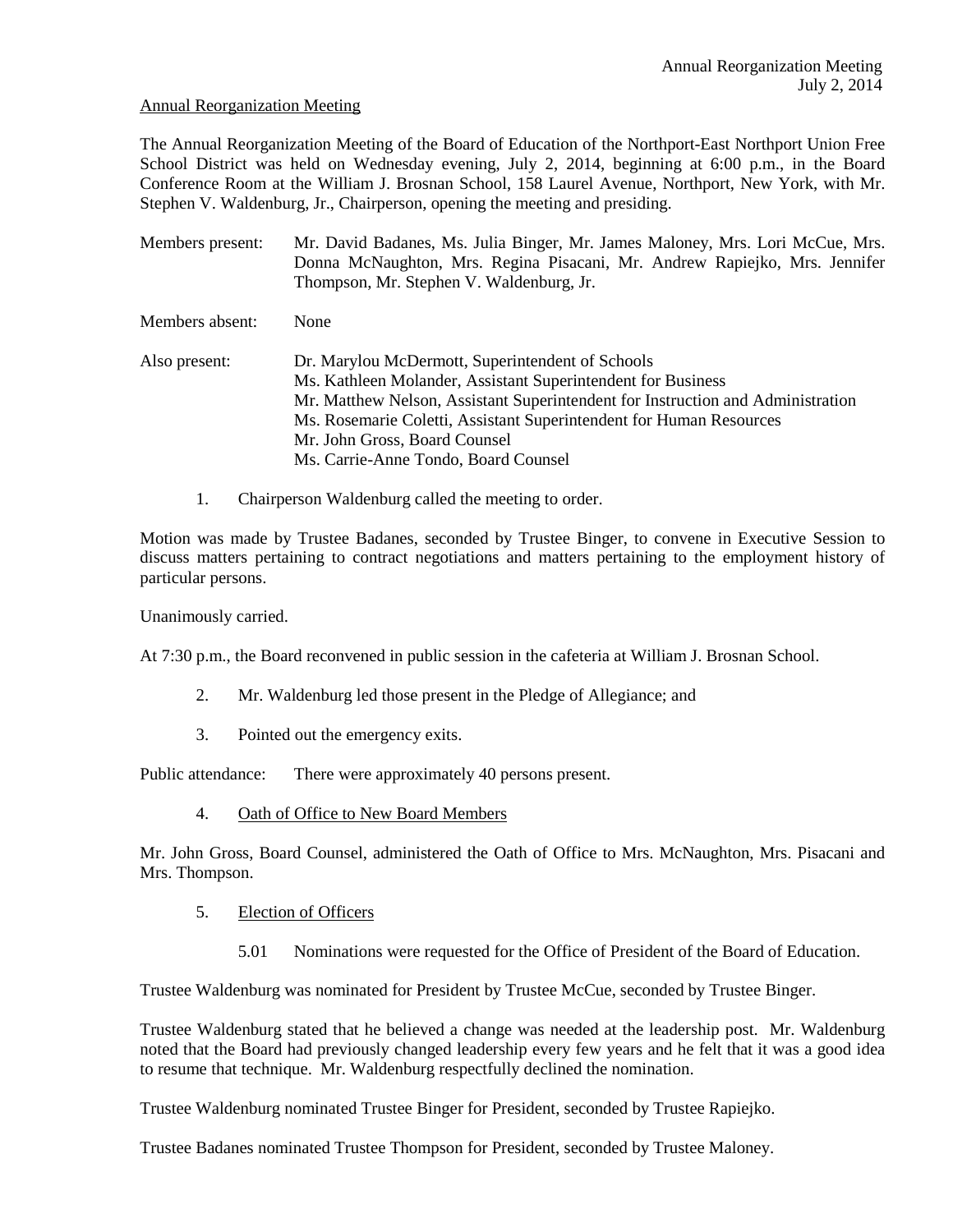Vote on the nominations for President was as follows:

| Trustee Binger: | Ms. Binger, Mrs. McCue, Mrs. McNaughton, Mr. Rapiejko, Mr. Waldenburg |
|-----------------|-----------------------------------------------------------------------|
|                 | Trustee Thompson: Mr. Badanes, Mr. Maloney, Mrs. Thompson             |
| Abstain:        | Mrs. Pisacani                                                         |

Ms. Binger was elected President of the Board of Education for the 2014-2015 school year.

 5.02 Nominations were requested for the Office of Vice President of the Board of Education.

Trustee McCue was nominated by Trustee Badanes for Vice President. There was no second.

Trustee Rapiejko was nominated by Trustee Binger for Vice President, seconded by Trustee McCue.

Trustee Thompson was nominated by Trustee Maloney for Vice President, seconded by Trustee Badanes.

Vote on the nominations for Vice President was as follows:

| Trustee Rapiejko: | Ms. Binger, Mrs. McCue, Mrs. McNaughton, Mr. Rapiejko, Mr. Waldenburg |
|-------------------|-----------------------------------------------------------------------|
|                   | Trustee Thompson: Mr. Badanes, Mr. Maloney, Mrs. Thompson             |
| Abstain:          | Mrs. Pisacani                                                         |

Mr. Rapiejko was elected Vice President of the Board of Education for the 2014-2015 school year.

- 6. Oath of Office to the President and Vice President of the Board
	- 6.01 Board Counsel Gross administered the Oath of Office to:
		- 6.01.1 Board President Binger
		- 6.01.2 Board Vice President Rapiejko

Newly elected President Binger thanked Trustees Waldenburg and Thompson for their service as President and Vice President of the Board of Education.

Trustee Maloney stated that he was upset that ex-president Waldenburg did not support the person who has supported him for the last year.

7. Annual Appointments

Motion was made by Trustee McCue, seconded by Trustee Badanes, to approve all items under 7.

7.01 Appointments

 7.01.1 Beth Nystrom as District Clerk and Maureen Pollock as Acting District Clerk

7.01.2 Dawn Monsell as District Treasurer and Denise Lovaglio as Deputy

District Treasurer

7.01.3 Ingerman Smith, LLP as Board Attorney and Negotiating Attorney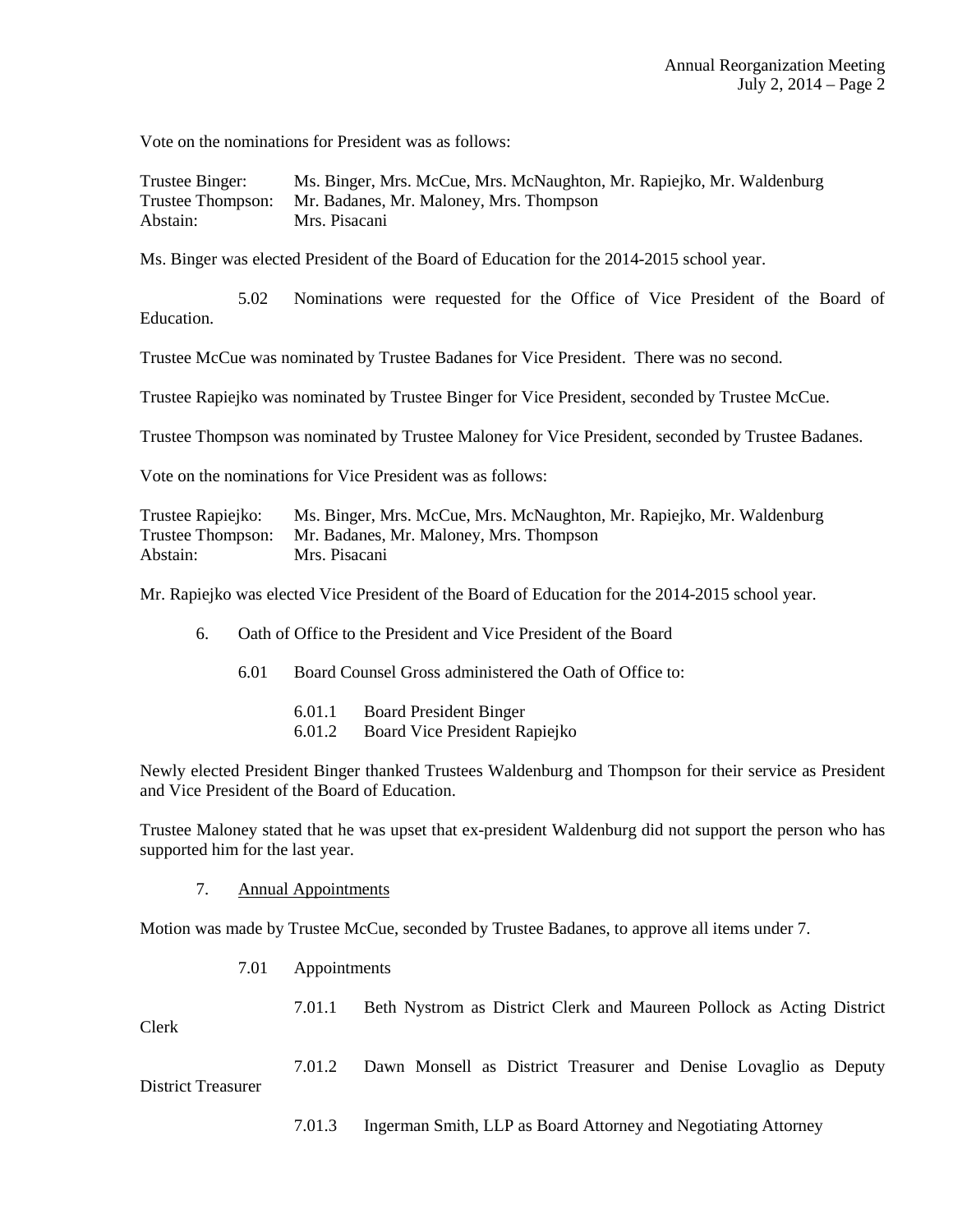7.01.4 Christine Helbock as Claims Auditor

 7.01.5 Susan Shutowich as Purchasing Agent, and Kathleen Molander, Assistant Superintendent for Business, authorized to act as Purchasing Agent in her absence

7.01.6 Hearing Officers:

Appointing Laure C. Nolan, Michael Ahern and Joseph Wooley as Hearing Officers to conduct hearings pursuant to Section 75 of Civil Service Law

Appointing Lawrence Spirn and Jennifer Spirn as Hearing Officers to conduct hearings pursuant to Section 504 of the Rehabilitation Act of 1973 and Section 3214 of the Education Law of the State of New York

7.01.7 Compliance Officers:

Appointing Ms. Christina Pulaski as Section 504 Compliance Officer and Medicaid Compliance Officer

Appointing Ms. Cynthia Fitzgerald as Title IX Compliance Officer

- 7.01.8 Appointing the following firms as Brokers of Record:
- Hartt Insurance Agency, Inc., 45 Main Street, P.O. Box 449, Northport, NY 11768
- N.Y. Schools Insurance Reciprocal, 333 Earle Ovington Blvd., Uniondale, NY 11553
- GCG Risk Management, Inc., 100 Church Street, Suite 810, New York, NY 10007
- Pupil Benefits Plan, Inc., 101 Dutch Meadows Lane, Glenville, NY 12302
- Digital Insurance in partnership with AON Consulting, 300 Jericho Quad., Suite 300, Jericho, NY 11753
- RSK Limited Liability Co./Emerson, Reid and Co., 174 Park Avenue, Hicksville, NY 11801

7.01.9 Appointing Bonding Counsel and Financial Advisory Services:

- Hawkins Delafield & wood, LLP, One Chase Manhattan Plaza, New York, NY 10005 as Bonding Counsel
- Munistat Services, Inc., 12 Roosevelt Avenue, Pt. Jefferson Station, NY 11776 for Financial Advisory **Services**

 7.01.10 Appointing the firm of R.S. Abrams & Co., LLP as Internal Auditor for the 2014-2015 fiscal year with an option to renew for the 2015-2016 and 2016-2017 fiscal years.

 7.01.11 Appointing the firm of Cullen & Danowski, LLP as External Auditor for the 2014-2015 fiscal year with an option to renew for the 2016-2017 fiscal year.

Vote on Trustee McCue's motion to approve all items under 7. was unanimously carried.

8. Oath of Office to Superintendent of Schools and District Clerk

Mr. John Gross, Board Counsel, administered the Oath of Office to Dr. Marylou McDermott, Superintendent of Schools, and Ms. Beth Nystrom, District Clerk

Motion was made by Trustee Waldenburg, seconded by Trustee Badanes, to approve all items under 9. through 38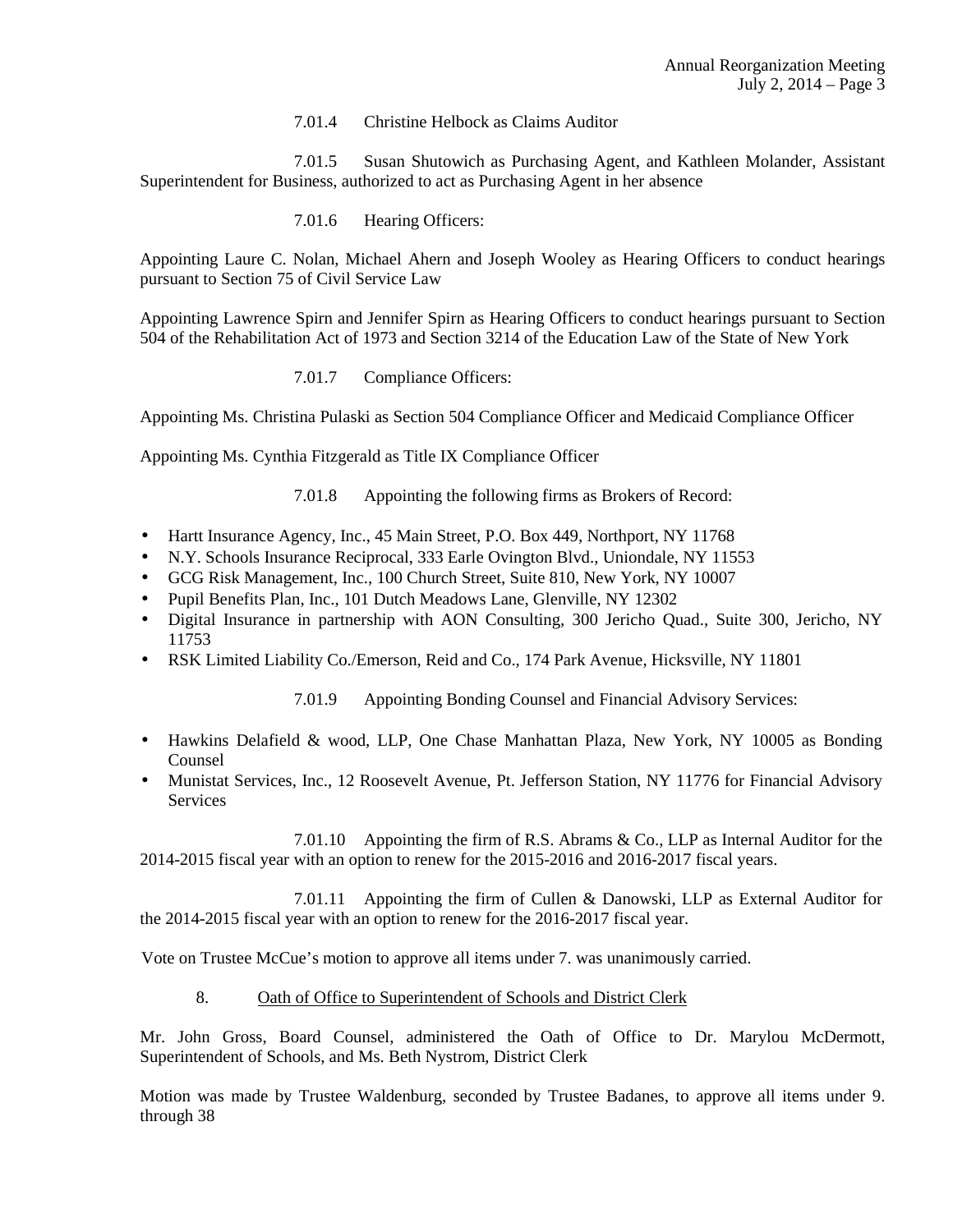### 9. Designation of Signatories for All School Warrants

- 9.01 Designating the Claims Auditor as the signatory for all school warrants
- 10. Designation of Depositories for All District Funds

 10.01 Depositories of the Northport-East Northport Union Free School District, Town of Huntington, Suffolk County, New York were designated as follows:

| 10.01.1 | <b>JP</b> Morgan Chase          |
|---------|---------------------------------|
| 10.01.2 | 1 <sup>st</sup> National Bank   |
| 10.01.3 | Capital One Bank                |
| 10.01.4 | State Bank of Long Island       |
| 10.01.5 | TD Bank                         |
| 10.01.6 | <b>Flushing Commercial Bank</b> |
| 10.01.7 | <b>Valley National Bank</b>     |
|         |                                 |

### 11. Designation of District Newspaper for Legal Advertising

 11.01 Designating The Times of Northport and The Observer as the Official Newspapers for District publications and legal notices for the 2014-2015 school year

12. Time and Place of Board Meetings

 12.01 The Board adopted the 2014-2015 Calendar of Board Meetings at its May 12, 2014 Board Meeting.

### 13. Authorization to Publish the Annual Financial Report

 13.01 Authorizing publication of the Annual Financial Report for the 2013-2014 school year in the official newspaper

### 14. Bond for District Treasurer and Deputy District Treasurer

 14.01 Authorizing Public Employee Dishonesty insurance in the amount of \$5,000,000 per-loss to include positions of District Treasurer and Deputy District Treasurer for the period July 1, 2014 to June 30, 2015

## 15. Authorization to Reimburse Expenses

 15.01 Authorizing the Superintendent to approve expenses for staff attendance at conferences, and also for all authorized automobile travel within the District and outside of the District

## 16. Authorization to Certify Payrolls

 16.01 Authorizing the Chief School Officer or her designee to certify payrolls each month (Ed. Law 1720, Sec. 2523; Commissioner's Regulation 170.2)

# 17. Authorization to Make Transfers

 17.01 Authorizing the Superintendent of Schools or her designee, in accordance with the regulations of the Commissioner of Education, to make budget transfers between salary codes up to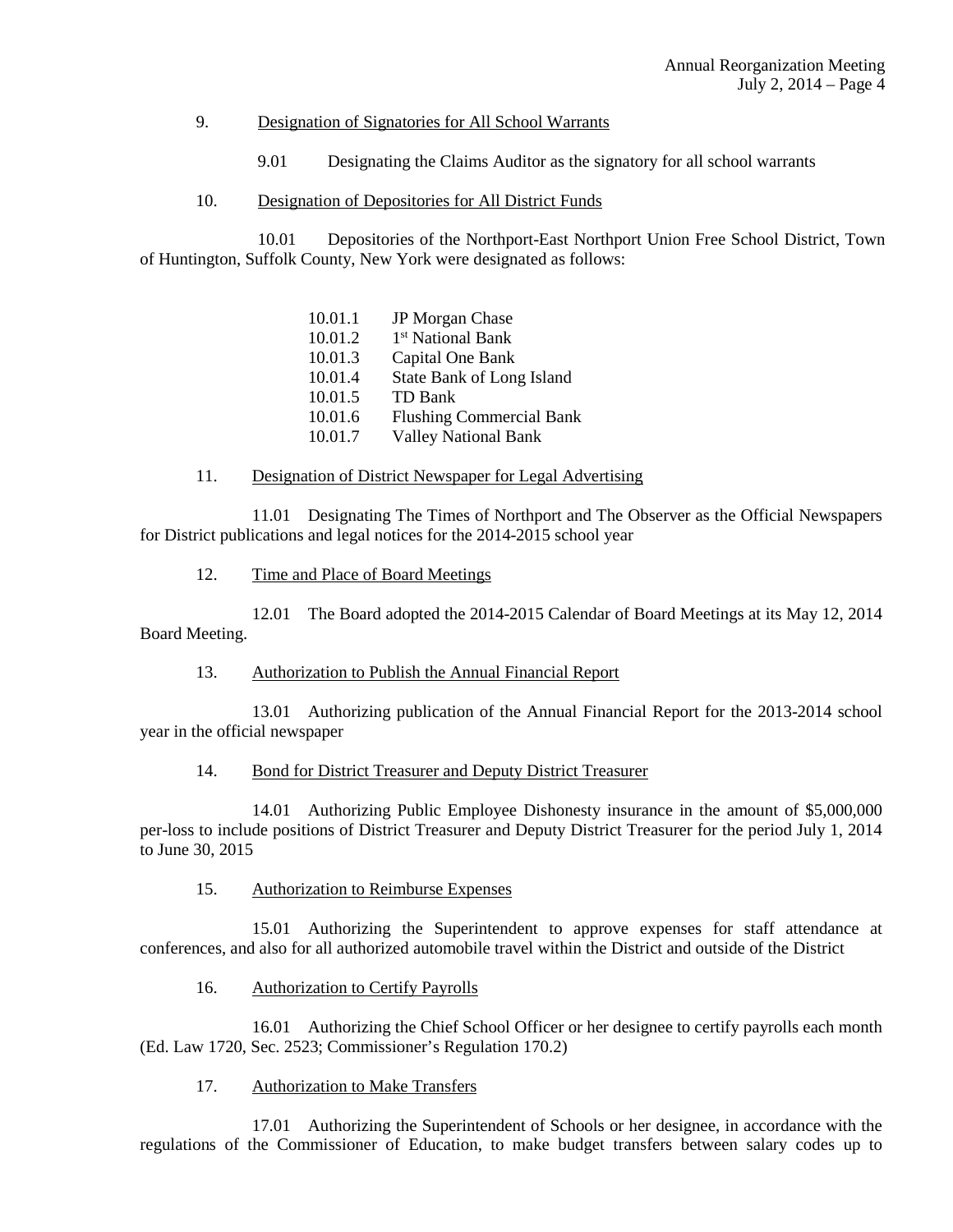\$25,000, with all transfers in excess of \$25,000 requiring Board of Education approval and, transfers between all other codes up to \$10,000, with all transfers in excess of \$10,000 requiring Board of Education approval

18. Adoption of List of Religious Holidays

18.01 Adopting the attached list of religious holidays for State Aid computation purposes

19. Authorization to Establish Petty Cash Funds

 19.01 Approving Petty Cash Funds in the amount of \$100 each with the following persons designated to administer these funds for the 2014-2015 school year:

- Ms. Lori Beekman, Principal, Bellerose Avenue School
- Mr. Thomas Harrison, Principal, Fifth Avenue School
- Ms. Patricia Essenfeld, Principal, Dickinson Avenue School
- Mr. Michael Genovese, Principal, Norwood Avenue School
- Ms. Sabina Larkin, Principal, Ocean Avenue School
- Mr. Jeffrey Haubrich, Principal, Pulaski Road School
- Mr. Pasquale DeStefano, Principal, East Northport Middle School
- Mr. Timothy Hoss, Principal, Northport Middle School
- Ms. Irene McLaughlin, Principal, Northport High School
- Ms. Beth Nystrom, District Clerk, Board of Education

# 20. Signatories for Federal Projects

 20.01 Appointing for the 2014-2015 school year, Dr. Marylou McDermott, Superintendent of Schools, as the authorized representative and official of Northport-East Northport Union Free School District, to submit applications and make claims for Federal Funds under all applicable Federal laws as may be required, with the Assistant Superintendent of Instruction and Administration as alternate.

# 21. Designation of Signatory for Tax Anticipation Notes

 21.01 Designating the Board President as the signatory for the single manual signature required on Tax Anticipation Notes or, as designated by the President, the Vice President, or the District Clerk

22. Appointment of School Physicians

 22.01 Appointing the doctors of North Suffolk Medical Associates as the School Physician for 2014-2015 and authorizing the Board President to execute a contract to this effect

23. Attendance Officer

23.01 Appointing Ms. Judy Proscia as the District's Attendance Officer

- 24. Athletic Trainer
	- 24.01 Appointing Mr. Shawn Scattergood as the District's Athletic Trainer
- 25. Records Access Officer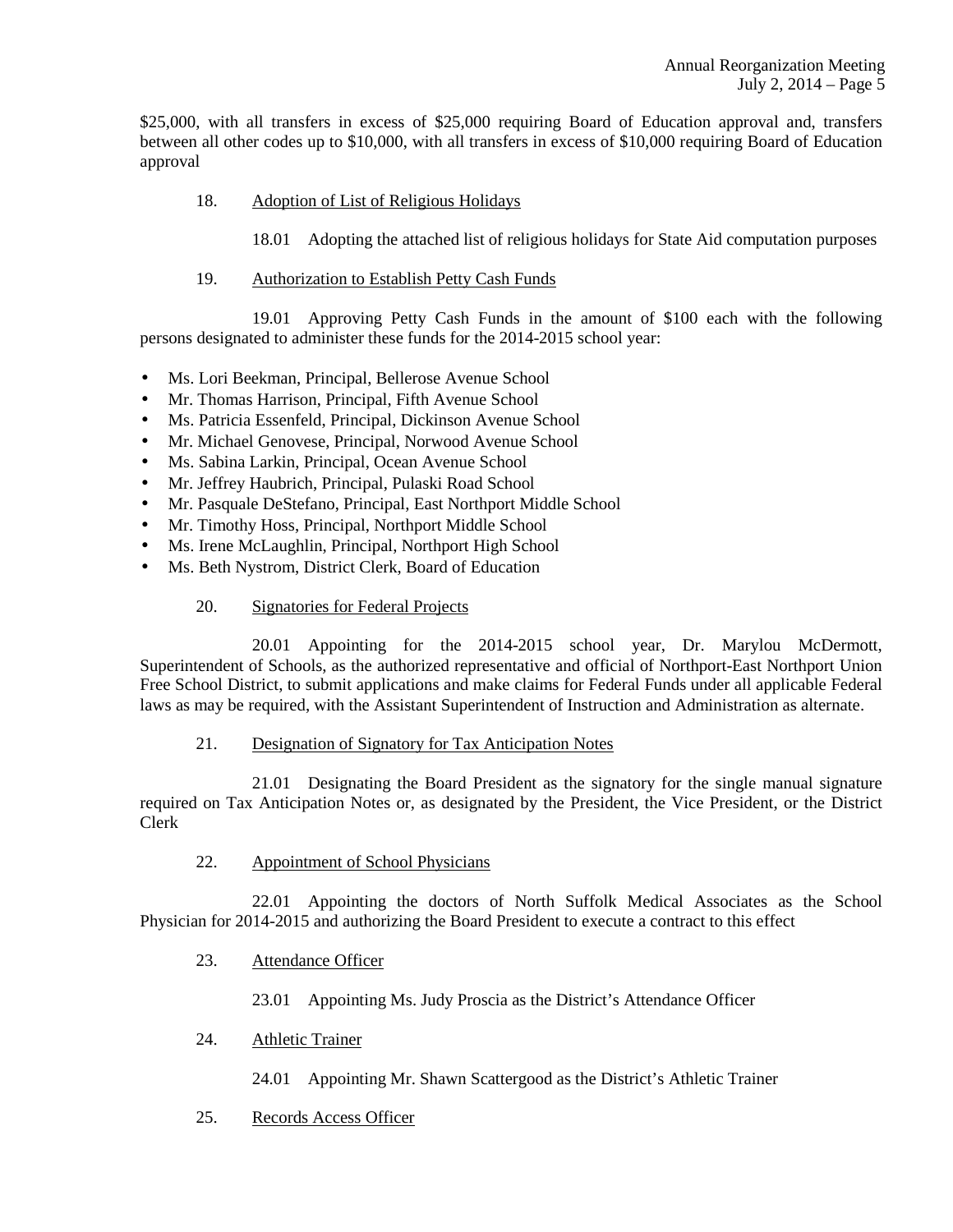25.01 Appointing Ms. Beth Nystrom as the Records Access Officer

26. Records Management Officer

26.01 Appointing Mr. Bernard Krueger as the Records Management Officer

## 27. Asbestos Designee

27.01 Appointing Mr. Anthony Resca as the Asbestos Designee

## 28. Census Enumerator

28.01 Appointing Ms. Judy Proscia as the Census Enumerator

29. Residency of Students Designees

 29.01 Appointing the Superintendent and the Director of Student Support Services as the Board's official designees for determining residency of students

### 30. Board of Registry

 30.01 Appointing the following qualified voters of the District to the Board of Registry for the 2014-2015 school year: Anna Banzer, Eva Koch, James Mahoney, Maureen O'Brien, Tina Randazzo, Dorothy Walsh

 30.02 Appointing the following staff members to serve as Registrars when school is in session:

- Northport High School Chiara (Lina) Deninno
- East Northport Middle School Yvonne Cronin, Gloria Thompson
- Northport Middle School Georgina Mangione
- Bellerose Avenue Elementary School Diane Blachly
- Dickinson Avenue Elementary School Jane Corcione, Linda Pitti
- Fifth Avenue Elementary School TBD
- Norwood Avenue Elementary School Kathy Kiley, Linda Garuccio
- Ocean Avenue Elementary School Christine Rozmus
- Pulaski Road Elementary School Patricia Gardner

## 31. Audit Committee

 31.01 Appointing Ms. Danielle Buell, Mr. John Pfersching and Mr. Spencer Simon to the Audit Committee for a two year term beginning July 2, 2014

## 32. Committee on Special Education

 32.01 Appointing the following staff members as designees of the Northport-East Northport School District when initiating referrals to the Committee on Special Education during the 2014- 2015 school year:

- Christina M. Pulaski, Director of Special Education
- Allyson Giaimo, District Chairperson for Special Education
- Karrie Kruger, District Chairperson for Special Education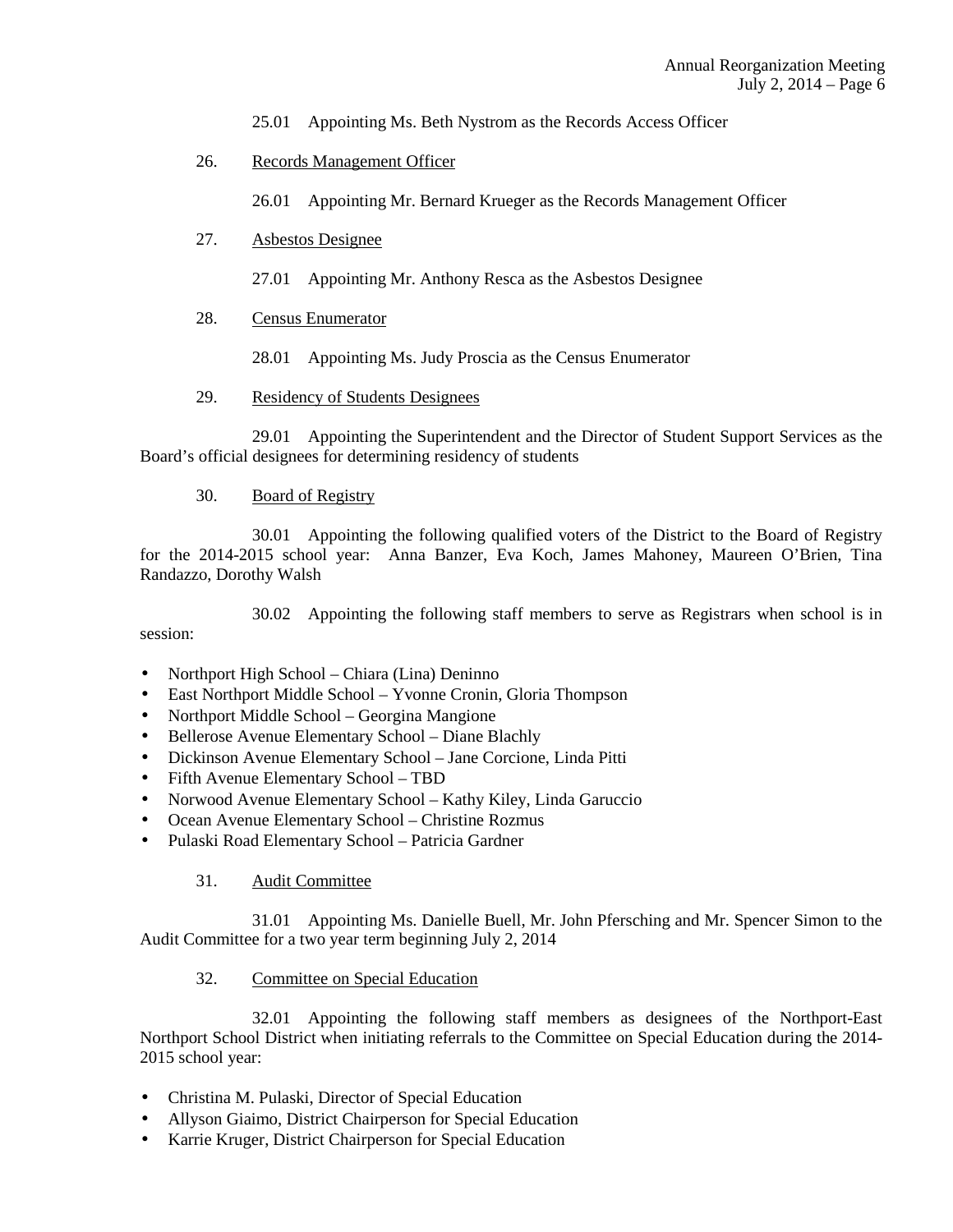- Michael Comiskey, School Psychologist
- Noreen Digiose, School Psychologist
- Elizabeth Dragone, School Psychologist
- Melanie Fisher, School Psychologist
- Erin Girardin, School Psychologist
- Kristen Karkota, School Psychologist
- Mary Christine Moser, School Psychologist
- Lisa Quartararo, School Psychologist
- Corinne Scheidt, School Psychologist
- Martha White, School Psychologist

 32.02 Appointing the following staff members to serve as chairpersons for the Sub-Committees of the Committee on Special Education (SCSE) and 504 Committee meetings during the 2014- 2015 school year:

 Michael Comiskey, Noreen Digiose, Elizabeth Dragone, Melanie Fisher, Allyson Giaimo, Erin Girardin, Kristen Karkota, Karrie Kruger, Mary Christine Moser, Christina Pulaski, Lisa Quartararo, Corinne Scheidt, Martha White

 32.03 Appointing the following staff members to serve as chairpersons for the Committee on Special Education (CSE) during the 2014-2015 school year:

Allyson Giaimo, Karrie Kruger, Christina M. Pulaski, Corinne Scheidt, Martha White

 32.04 Appointing the following staff members to serve as chairpersons for the Committee on Preschool Special Education (CPSE) during the 2014-2015 school year:

Christina M. Pulaski, Allyson Giaimo, Karrie Kruger, Corinne Scheidt, Martha White

33. School Related Transportation

 33.01 Authorizing the Superintendent of Schools to transport in her personal vehicle persons involved with the conduct of school business, e.g., students, staff, Board members, and community members

34. Mileage Reimbursement

34.01 Setting the prevailing IRS standard mileage rate as the mileage reimbursement rate

35. District Cell Phones

35.01 For Information: List of all district cell phones assigned to staff

36. Designation of Credit Card Processor

 36.01 Designating Bank of America as the credit card processor for the Northport-East Northport Union Free School District

 37. Section 18 of the Public Officers Law of the State of New York Supplemental Defense and Indemnification Provisions

37.01 Approving the following resolution: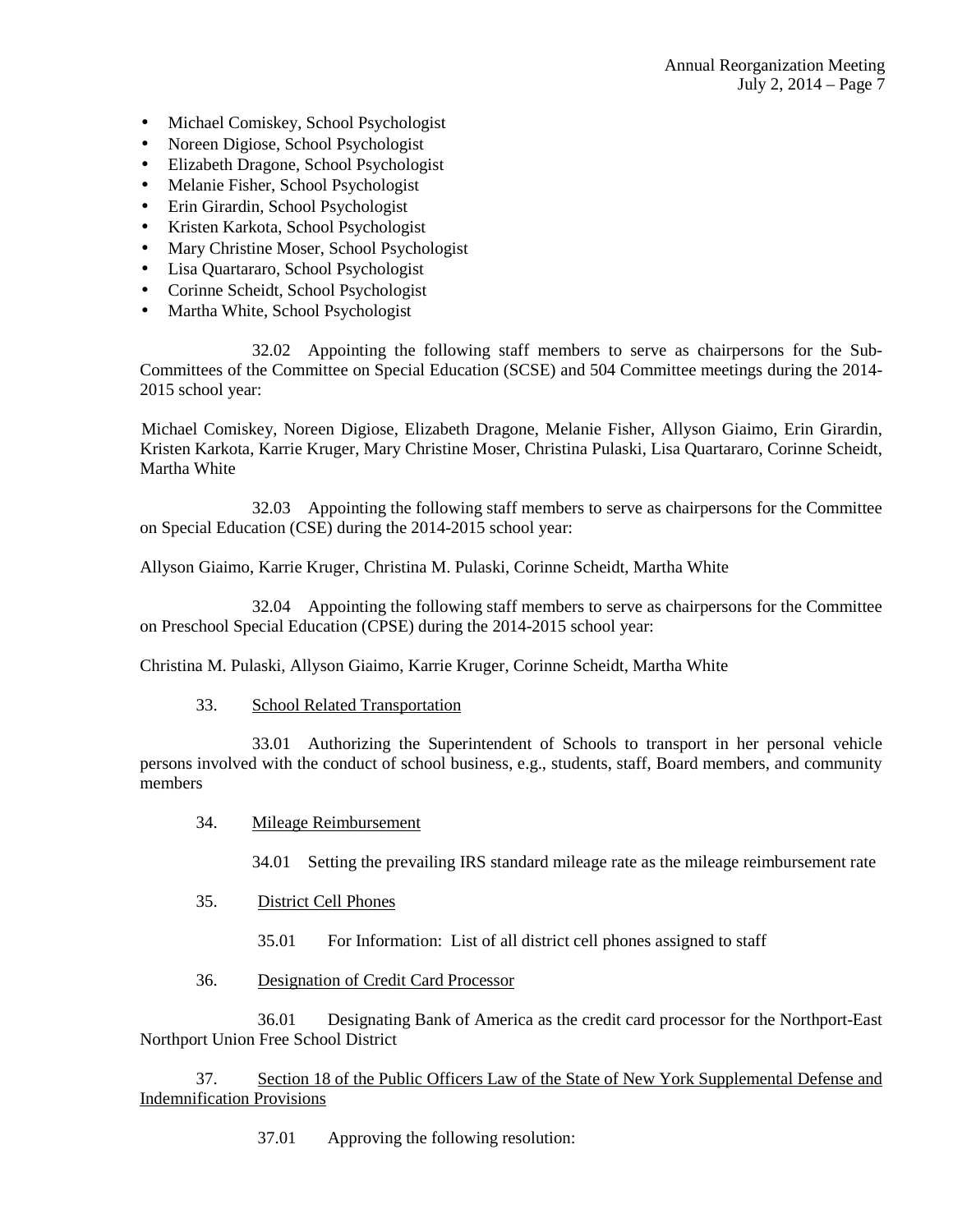"WHEREAS, Section 18 of the Public Officers Law of the State of New York authorizes municipal corporations, including boards of education, to adopt supplemental defense and indemnification provisions to those contained in the Education Law; and

WHEREAS, the statue authorizes boards of education to defend, indemnify and save harmless, members of boards of education and officers, agents and employees of boards of education; authorized parent volunteers; members of school-based planning and shared decision making committees; and members of the school district's audit committee, in connection with any claims, awards or judgments obtained against such board members, officers, agents or employees; authorized parent volunteers; members of school-based planning and shared decision making committees; and members of the district's audit committee in any State or Federal Court, in the amount of any judgment, award or settlement of any such claim, provided the act or omission from which such judgment, award or claim arose occurred while the board member, officer, agent or employee or authorized parent volunteer; member of a school-based planning and shared decision making committee; or member of the district's audit committee was acting within the scope of his or her office or employment or authorized volunteer duties;

BE IT RESOLVED, that the Board of Education of the Northport-East Northport Union Free School District hereby adopts the supplemental defense and indemnification provisions contained in Section 18 of the Public Officers Law for its Board members, officers, agents and employees; authorized parent volunteers; members of school-based planning and shared decision making committees; and members of the school district's audit committee. This coverage shall supplement and shall be in addition to the coverage available to such individuals under other enactments, including but not limited to the Education Law of the State of New York; and

BE IT FURTHER RESOLVED, that supplemental hereto and an additional perquisite to the public office and employment, the Board hereby further extends the right to be defended and indemnified as provided in Public Officers Law § 18 to board members, school officers, agents and employees who are requested or are called to testify as a witness or to answer questions concerning their acts or omissions within the scope of their office, agency or employment before a grand jury, the Office of the District Attorney or other law enforcement official. Nothing herein contained shall be construed to authorize or require defense or indemnification to a board member, school officer, agent or employee who has been identified as a defendant in a pending criminal prosecution or where such individual, or the school district, has reason to believe that such individual is a target in a criminal investigation or prosecution by the Office of the District Attorney or other law enforcement entity"

### 38. General Municipal Law Section 53 Agent of Service of a Notice of Claim

38.01 Approving the following resolution:

WHEREAS, the New York State Senate has passed, and the New York State Governor has signed into effect, the Uniform Notice of Claim Act (hereinafter the "Act"); and

WHEREAS, Section 6 of the Act amends the General Municipal Law by adding a new Section 53, effective June 15, 2013; and

WHEREAS, New York General Municipal Law Section 53(2) requires that all public corporations, who are entitled to service of a Notice of Claim as a condition precedent to commencement of an action or proceeding shall file a Certificate with the Secretary of State designating the Secretary of State as agent for service of a Notice of Claim;

NOW, THEREFORE, BE IT RESOLVED, that the Board of Education hereby directs and empowers the District Clerk to submit to the New York State Secretary of State a Certificate pursuant to